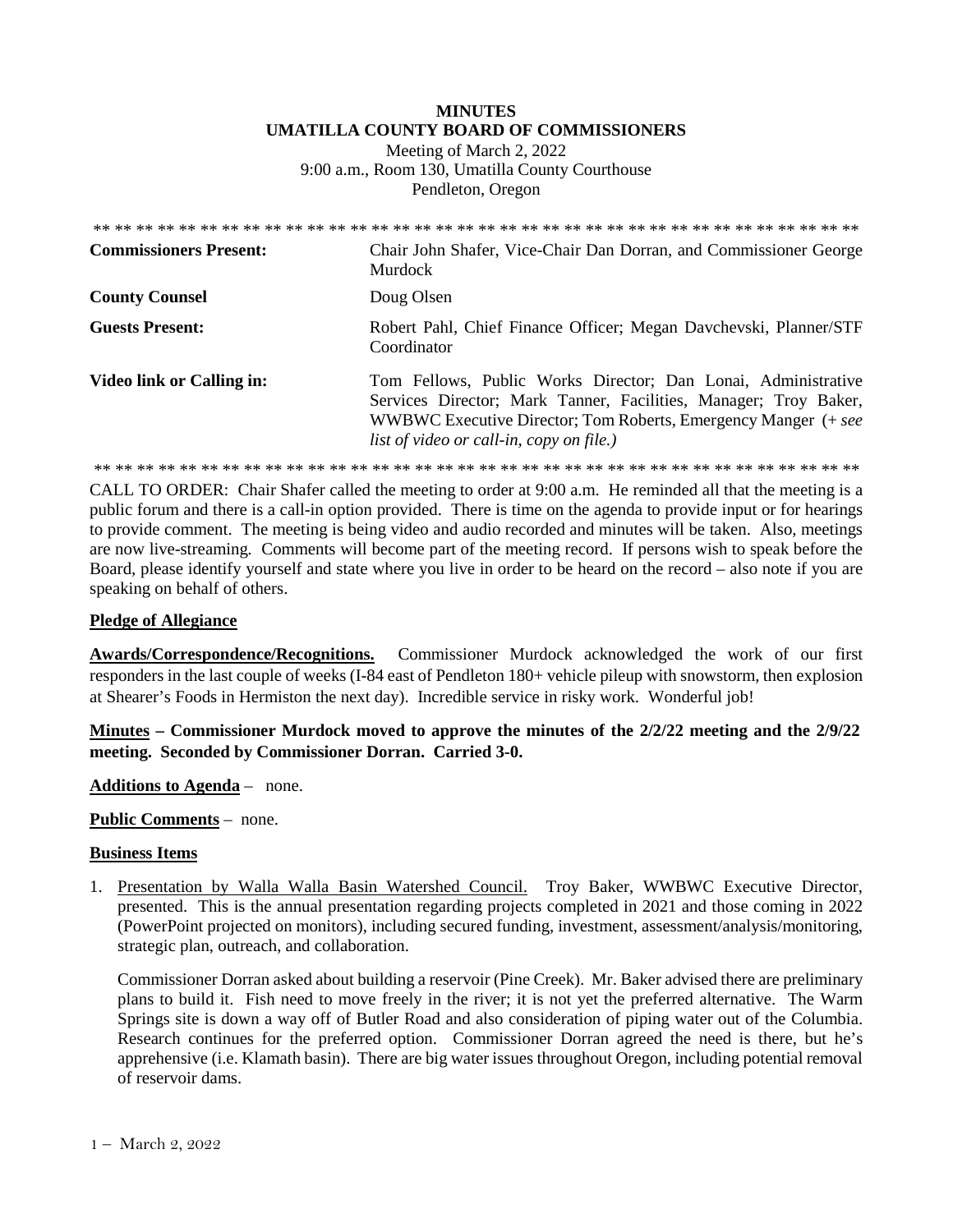- 2. Grader Purchase. Presented by Tom Fellows, Public Works Director. Authorization is sought to purchase a John Deere motor grader from Pape' Machinery under a Sourcewell contract in the amount of \$663,767. With a 44% discount, the amount to the county will be \$397,592 with a guaranteed buy-back price at 5 years of 5,000 hours for \$200,000. This is a budgeted purchase and is part of the department's annual equipment replacement list. **Commissioner Dorran moved to approve the purchase of a 672GP motor grader from Pape' Machinery in the amount of \$397,592. Seconded by Commissioner Murdock. Carried 3-0.**
- 3. Emulsified Oil Contract. Mr. Fellows presented. The county issued its annual invitation to bid for cationic emulsified asphalt, which is to be used for 2022 road chip sealing projects. Upon receipt of three bids, the recommendation is to award the contract to the lowest bidder: Albina Asphalt for \$519/ton (delivered). **Commissioner Dorran moved to approve the contract as outlined. Seconded by Commissioner Murdock. Carried, 3-0.**
- 4. Well Improvement Contract. Mr. Fellows presented. Harris Park is preparing for maintenance and improvements to the only existing well on-site. With the major flood in February 2020, one of the two wells was completely washed out. The park then consolidated all park water (potable and irrigation) into the one remaining well. Well repairs and maintenance (currently 20 years old) are recommended prior to the upcoming camping season. Three quotes were requested and the recommendation is to purchase the pump and equipment from Widner Electric (local contractor out of Milton-Freewater) in the amount of \$9,115.14 plus installation of the equipment in the amount of \$9,762.05. **Commissioner Murdock moved to authorize purchase as outlined from Widner Electric for the total amount of \$18,877.19. Seconded by Commissioner Dorran. Carried, 3-0.**
- 5. Roofing Contract. Mark Tanner, Facilities, Manager, presented. The county issued a request for proposals for reroofing the maintenance facility. One proposal was received from Palmer Roofing in the amount of \$185,000. It is recommended to award the contract to Palmer Roofing. This will happen during the summer, into next budget year. Commissioner Dorran: with that delay, would it be worth it to go out in 60 days (for a better price)? Mr. Tanner advised that three companies declined to bid; he believes it is because they are busy and it's hard to get materials. Palmer is ordering their materials at this time. Dan Lonai, Administrative Services Director, added he wouldn't suggest putting things off with supply chain issues. **Commissioner Murdock moved to approve the contract to Palmer Roofing as outlined. Seconded by Commissioner Dorran. Carried, 3-0.**
- 6. Insulation Request for Proposals. Mr. Tanner presented. The Administrative Services Department is seeking to issue a request for proposals to place insulation in the remainder of the flat roof portion of the new maintenance facility. In response to Chair Shafer's question, Mr. Tanner advised it is about 3,600 sq. ft. In addition, an application will be sought with the Oregon Energy Trust for any available incentives (the county could get roughly \$6,000 - \$8,000 for putting in this insulation -- or about \$1.60/sq. ft.). Commissioner Murdock assumed that Chair Shafer is tracking the costs of the new facility. Correct. **Commissioner Murdock moved to authorize issuing a request for proposals for insulation as outlined. Seconded by Commissioner Dorran. Carried, 3-0.**
- 7. Maintenance Payable. Mr. Tanner presented. Approval for payment is sought to HMS Commercial Service, Inc. in the amount of \$16,886.52 for repairs to the chiller unit at the Stafford Hansell Government Center. Work was done back in August or September. They were able to get the unit running, but they were waiting to determine if any more work was needed. There were 100 degree temperatures and the chiller couldn't keep up. **Commissioner Dorran moved to approve payment as outlined. Seconded by Commissioner Murdock. Carried, 3-0.**
- 8. Election Payable. Mr. Lonai presented. Approval is requested for payment to Election Systems & Software in the amount of \$9,945.00 for ballot reader maintenance. This is a yearly routine expense for conducting elections and has been budgeted. Commissioner Dorran asked if this is part of the original agreement? Is it warranty? How does it work? Mr. Lonai: this is counting equipment and we pay licensing fees plus any

<sup>2 –</sup> March 2, 2022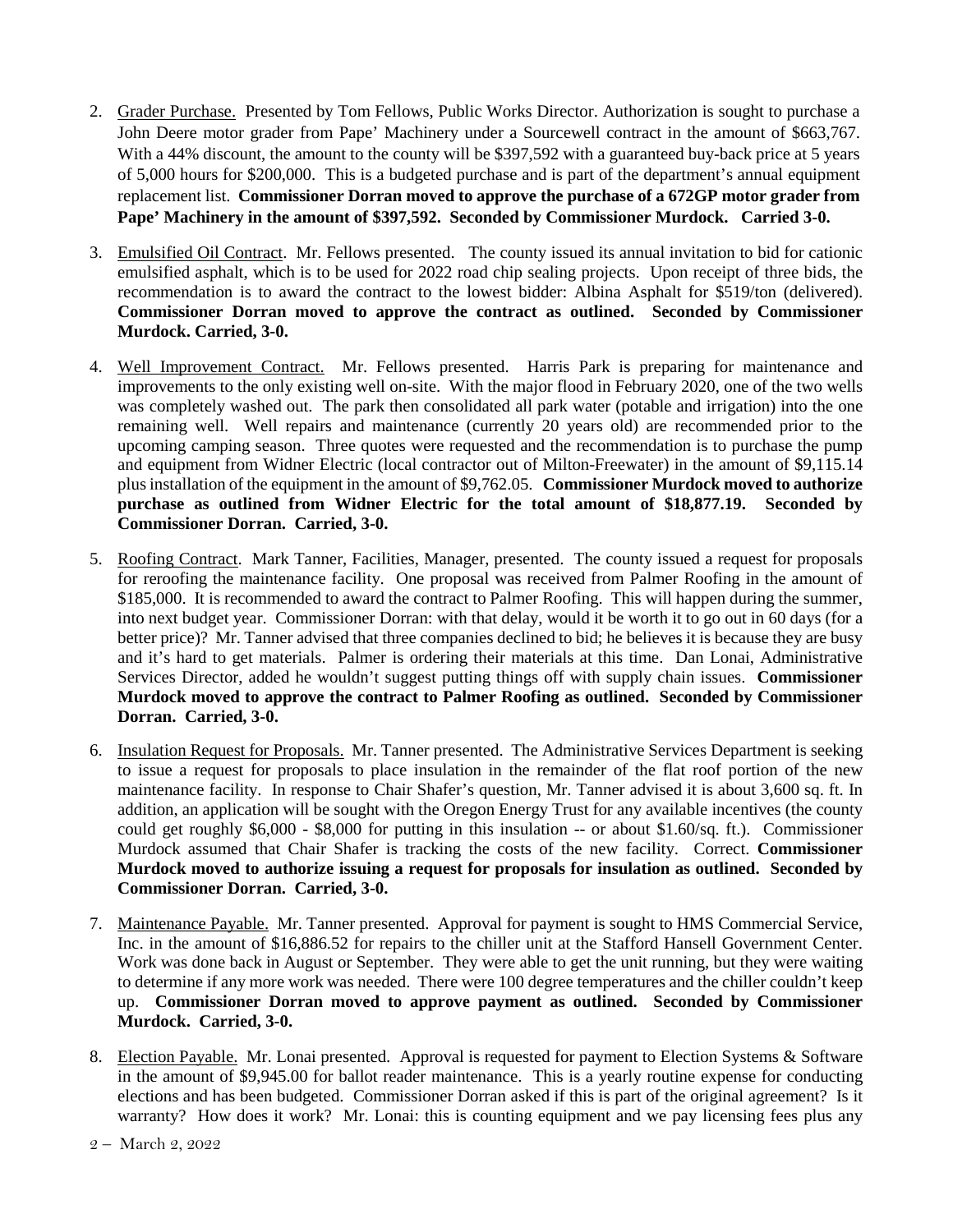updates, requirements by law, and etc. Mr. Olsen added it is for two licenses and extended warranty. **Commissioner Dorran moved to approve payment as outlined. Seconded by Commissioner Murdock. Carried, 3-0.**

Commissioner Murdock, regarding the legislature tinkering with election laws, asked Mr. Lonai to provide an update to a near future Board meeting. He agreed, noting some things are dying and some are moving forward (also at the federal level). He will provide a summary soon.

- 9. STF Grant Amendment. Presented by Ms. Davchevski, Planner and Transit Coordinator. The Hermiston Senior Center has an agreement with the county to provide seniors rides in town. They are requesting their contract be amended to cover costs for delivering meals (Meals on Wheels) to the seniors, which also provides check ins. She spoke with the region ODOT representative who said others in the state have also requested this. On 3/1, the STF committee met and recommended approval of this request. **Commissioner Dorran moved to approve the modification request to the Hermiston Senior Center. Seconded by Commissioner Murdock.** He also commented: the Senior Center is popular and successful. He is very supportive. **Carried, 3-0.** Commissioner Murdock asked her to relay the county's strong support of this program.
- 10. Development Plan Contract. Ms. Davchevski presented. Authorization is sought for awarding the contract for a transportation development plan. Upon issuing a request for proposals, two were received and a small committee reviewed, evaluated and scored. The recommendation is to award the contract to Kittleson & Associates. **Commissioner Dorran moved to approve awarding the contract for development of a transportation plan to Kittleson & Associates. Seconded by Commissioner Murdock. Carried, 3-0.**
- 11. Ambulance Service Area Committee Appointments. Tom Roberts, Emergency Manger, presented. The update of appointments to the Ambulance Service Area Committee is before the Board for consideration. Some appointments expired, so reappointments are requested and as well as some new appointments, with terms ending 2/28/24. **Motion was made by Commissioner Dorran to adopt Order No. BCC2022-012. Seconded by Commissioner Murdock. Carried, 3-0.**
- 12. Fair Payable. Approval for payment is sought to Simply Catering for the Fair Appreciation Dinner (held February 19<sup>th</sup>) in the amount of \$4,550. **Commissioner Dorran moved to approve payment as outlined. Seconded by Commissioner Murdock. Carried, 3-0.**
- 13. Adams Community Benefit Plan Grants. Commissioner Dorran presented. The Adams Community Benefit Board has recommended funding of the grants for the plan year for 2022: City of Adams for \$49,885 (city park creek bank stabilization construction cost); and Adams Public Library for \$32,379.14 (park revitalization – playground structure). **Commissioner Dorran moved to approve the grants and adopt Order No. BCC2022-014. Seconded by Commissioner Murdock. Carried, 3-0.**
- 14. Personnel Policy Update. Jennifer Blake, Human Resources Director, presented. Several policies are up for review and approval – mostly housekeeping items. There are no major changes. One recommendation by CIS (insurance) was to remove one policy. In response to Commissioner Dorran's request for a "redline" (comparison) version regarding changes, Ms. Blake can provide that to him. Mr. Olsen reiterated there were very few changes except for updating. **Commissioner Murdock moved to approve and adopt Personal Policies Nos. 2.1, 2.2, 2.3, 2.4, 3.1, 3.2, 3.3, 3.5, 3.6, 3.7, 3.9, 3.12, 3.13, and 3.14. Seconded by Commissioner Dorran. Carried, 3-0.**
- 15. Sale of Property. Presented by Mr. Olsen. Authority is sought for sale of property to the CTUIR, which is located near Gibbon, unimproved property, foreclosed on in 2017. Some issues with the title affected the price. The offer from CTUIR is \$28,000 and meets statutory requirements. **Commissioner Dorran moved to adopt Order No. BCC2022-015 and authorize the Chair to sign documents. Seconded by Commissioner Murdock. Carried, 3-0.**